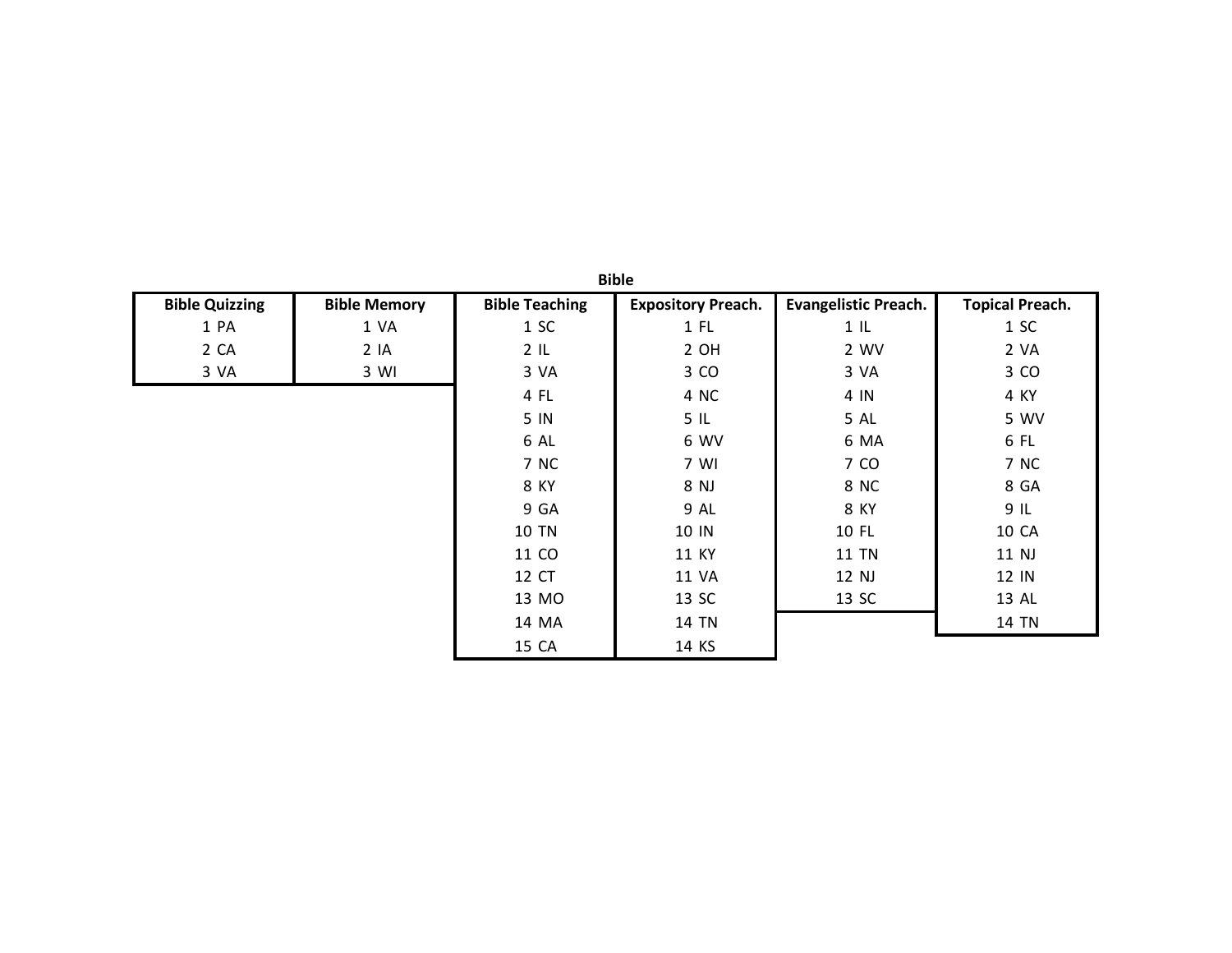| <b>Female Solo</b> | <b>Male Solo</b> | <b>Brass Solo</b> | <b>Woodwind Solo</b> | <b>String Solo</b> | <b>Percussion Solo</b> | <b>Sacred Piano Solo</b> | <b>Classical Piano Solo</b> | Sm. Vocal Ens. | Lg. Vocal Ens. |
|--------------------|------------------|-------------------|----------------------|--------------------|------------------------|--------------------------|-----------------------------|----------------|----------------|
| 1 SC               | 1 TX             | 1 TN              | 1 NC                 | $1 \,$ IL          | 1 KS                   | 1 TN                     | 1 OH                        | 1 TN           | 1 KS           |
| 2 IN               | 2 NC             | 2 WI              | 2 WI                 | 2 CT               | 2 VA                   | 2IL                      | 2 NJ                        | 2 KS           | 2 KY           |
| 3 TN               | 3 TN             | 3 NC              | 3 SC                 | 3 PA               | 3 TN                   | 3 SC                     | 3 VA                        | 3 FL           | 3 NC           |
| 4 FL               | 4 SC             | 4 VA              | 4 MO                 | 4 TN               | 4 FL                   | 4 GA                     | 4 WI                        | 4 NJ           | 4 IN           |
| 4 VA               | 5 WI             | 5IL               | 4 PA                 | 4 MI               | 5 GA                   | 5 WI                     | 4 CA                        | 4 AL           | 5 SC           |
| 4 NJ               | 6 VA             | 6 SC              | 6 TN                 | 6 SC               | 6 IL                   | 6 IN                     | 6 UT                        | 6 MI           | 6 FL           |
| 7 WV               | 7 KS             | 7 AL              | 7 IL                 | 7 AL               |                        | 6 NJ                     | 7 GA                        | 7 SC           | 7 GA           |
| 8 IL               | 8 ME             | 7 NH              | 7 VA                 | 7 KY               |                        | 8 NC                     | 8 IL                        | 8 VA           | 8 AL           |
| 9 AL               | 8 PA             | 7 IN              | 9 MI                 | 9 IN               |                        | 9 KS                     | 9 KS                        | 9 WV           | 9 NJ           |
| 10 CT              | 10 FL            | 10 MD             | 10 AL                | 10 NJ              |                        | 10 WV                    | 10 FL                       | 10 IL          | 9 TX           |
| 11 NC              | 11 AL            | 10 NJ             | 10 FL                | 11 NH              |                        | 11 FL                    | 11 CT                       | 10 NC          | $11$ IL        |
| 12 PA              | 12 IN            | 12 FL             | 12 CO                | 12 GA              |                        | 12 TX                    | 12 AL                       | 12 GA          | 12 WV          |
| 12 KS              | 13 NJ            | 13 WV             | 12 GA                | 13 VA              |                        | 13 VA                    | 13 SC                       | 13 MD          | 13 VA          |
| 14 GA              | 14 IL            | 14 KS             | 14 IN                | 14 NC              |                        | 14 PA                    | 14 NC                       | 13 KY          | 14 TN          |
| 15 KY              | 14 WV            | 15 GA             | 15 NJ                | 15 WV              |                        |                          | 15 TN                       |                |                |
| 16 WI              | 14 GA            |                   |                      | 16 CA              |                        |                          | 16 WV                       |                |                |
| 17 NH              |                  |                   |                      | 17 KS              |                        |                          | 17 IN                       |                |                |
|                    |                  |                   |                      | 18 TX              |                        |                          | 18 PA                       |                |                |

| Choral Group - A | Choral Group - AA | Sm. Instr. Ens. | Lg. Instr. Ens. | Orch./Band - A | Orch./Band - AA | <b>Handbell Ens.</b> | <b>Handbell Choir - A</b> | Handbell Choir - AA | <b>Sacred Piano Duet</b> | <b>Classical Piano Duet</b> |
|------------------|-------------------|-----------------|-----------------|----------------|-----------------|----------------------|---------------------------|---------------------|--------------------------|-----------------------------|
| 1 TN             | $1 \,$ IN         | $1 \,$ IL       | 1 VA            | 1 TN           | 1 FL            | 1 NJ                 | 1 GA                      | 1 VA                | 1 IL                     | 1 WI                        |
| 2 SC             | 2 NC              | 2 IN            | 2 FL            | 2 VA           | 2 SC            | 2 VA                 | 2 VA                      | 2 NJ                | 2 GA                     | 2IL                         |
| 3 NC             | 3 SC              | 3 AL            | 3 PA            | 3 SC           | 3 AL            | 3 GA                 | 3 NC                      | 3 TN                | 3 NC                     | 3 IN                        |
| 4 VA             | 4 KS              | 4 FL            | 4 WV            | 4 FL           | 4 WV            | 4 SC                 | 4 SC                      | 4 FL                | 4 WI                     | 4 FL                        |
| 5 GA             | 5 GA              | 5 VA            | 5 IL            | 5 NC           | 5 IN            | 5 WI                 | 5 TN                      |                     | 4 FL                     | 5 GA                        |
| 6 IL             | 6 FL              | 6 KY            | 6 SC            |                | 6 TX            | 6 IL                 | 6 IN                      |                     | 6 SC                     | 6 NC                        |
| 7 WV             | 7 TN              | 6 MI            | 7 NJ            |                | 6 GA            | 7 NC                 | 7 AL                      |                     | 7 VA                     | 7 SC                        |
| 8 FL             | 8 NJ              | 8 GA            | 8 NC            |                | 8 TN            | 8 IN                 |                           |                     | 8 NH                     | 8 TN                        |
|                  | 9 AL              | 9 SC            | 9 GA            |                | 9 NC            | 8 FL                 |                           |                     | 8 NJ                     | 8 KS                        |
|                  |                   | 10 WV           | 10 IN           |                |                 | 10 TN                |                           |                     | 10 IN                    | 10 VA                       |
|                  |                   | 10 NJ           |                 |                |                 |                      |                           |                     |                          |                             |
|                  |                   | 12 NC           |                 |                |                 |                      |                           |                     |                          |                             |
|                  |                   | 13 TX           |                 |                |                 |                      |                           |                     |                          |                             |
|                  |                   | 14 KS           |                 |                |                 |                      |                           |                     |                          |                             |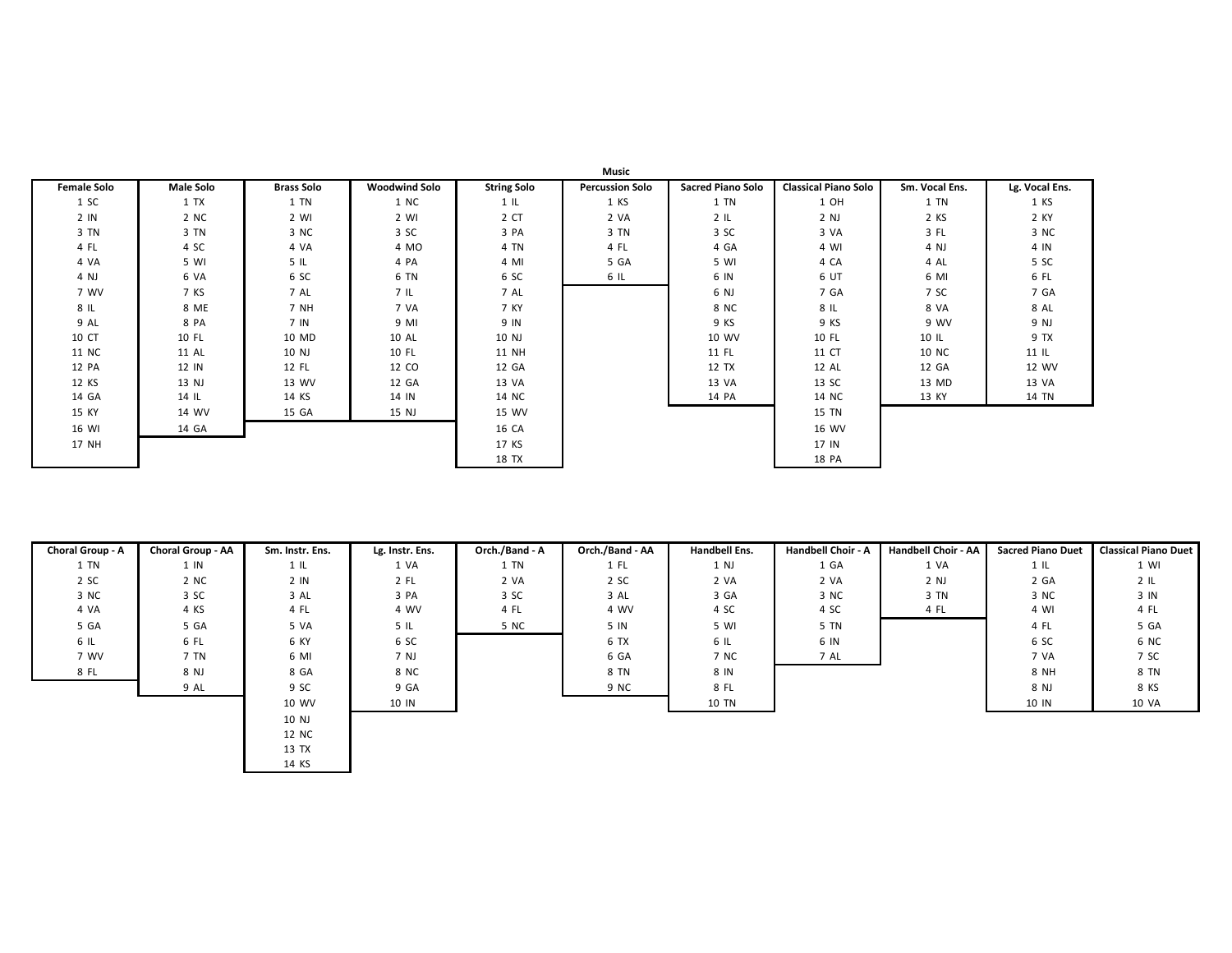|                  | Speech             |                          |                    |                  |                         |  |  |  |  |  |  |
|------------------|--------------------|--------------------------|--------------------|------------------|-------------------------|--|--|--|--|--|--|
| Dramatic Interp. | <b>Oral Poetry</b> | <b>Religious Reading</b> | <b>Declamation</b> | Humorous Interp. | <b>Original Oratory</b> |  |  |  |  |  |  |
| 1 VA             | 1 WV               | $1$ MI                   | 1 AL               | 1 GA             | 1 NC                    |  |  |  |  |  |  |
| 2 GA             | 2 TN               | 2 NC                     | 2 GA               | 2 SC             | $2 \, \text{IL}$        |  |  |  |  |  |  |
| 3 WI             | 3 VA               | 3 FL                     | 3 WI               | 3 KS             | 3 IN                    |  |  |  |  |  |  |
| 4 IN             | 4 WI               | 4 VA                     | 4 NC               | 4 AL             | 4 GA                    |  |  |  |  |  |  |
| 5 MI             | 5 NC               | 5 WV                     | 5 FL               | 5 KY             | 5 VA                    |  |  |  |  |  |  |
| 6 IL             | 5 GA               | 5 SC                     | 6 IN               | 5 NC             | 6 FL                    |  |  |  |  |  |  |
| 7 NC             | 7 AL               | 7 TN                     | 7 VA               | 5 TN             | 7 TN                    |  |  |  |  |  |  |
| 8 FL             | 8 FL               | 8 KS                     | 8 TN               | 8 VA             |                         |  |  |  |  |  |  |
| 9 WV             | 9 IN               | 9 GA                     | 9 NJ               | 9 IL             |                         |  |  |  |  |  |  |
| 10 KS            |                    | 10 IN                    | 10 TX              | 10 TX            |                         |  |  |  |  |  |  |
| 11 CA            |                    |                          |                    | 11 MI            |                         |  |  |  |  |  |  |
| 12 AL            |                    |                          |                    | 11 PA            |                         |  |  |  |  |  |  |
| 13 SC            |                    |                          |                    | 13 FL            |                         |  |  |  |  |  |  |
| 14 PA            |                    |                          |                    | 14 IN            |                         |  |  |  |  |  |  |
| 15 TN            |                    |                          |                    |                  |                         |  |  |  |  |  |  |

| Extemporaneous | <b>Oral Scripture</b> | Acting | <b>Readers Theatre</b> | <b>Choric Speaking</b> | <b>Debate</b> |
|----------------|-----------------------|--------|------------------------|------------------------|---------------|
| $1 \,$ IL      | 1 SC                  | 1 WV   | 1 TN                   | 1 NJ                   | $1$ TN        |
| 2 FL           | 2 NC                  | 2 GA   | 2 GA                   | 2 GA                   | 2IL           |
| 3 GA           | 3 GA                  | 3 NC   | 3 SC                   | 3 NC                   | 3 GA          |
| 4 VA           | 4 VA                  | 4 TN   | 4 VA                   | 4 TN                   | 4 WV          |
| 5 AL           | 5 KS                  | 5 KS   | 5 NJ                   | 5 TX                   |               |
|                | 6 TN                  | 6 IN   | 6 IL                   | 6 WV                   |               |
|                | 7 FL                  | 7 FL   | 7 NC                   | 7 IN                   |               |
|                | 8 KY                  | 7 TX   | 8 WI                   | 8 AL                   |               |
|                |                       | 9 IL   | 9 KS                   |                        |               |
|                |                       | 10 VA  | 10 FL                  |                        |               |
|                |                       | 11 NJ  | 11 AL                  |                        |               |
|                |                       | 12 AL  | 12 IN                  |                        |               |
|                |                       | 13 SC  |                        |                        |               |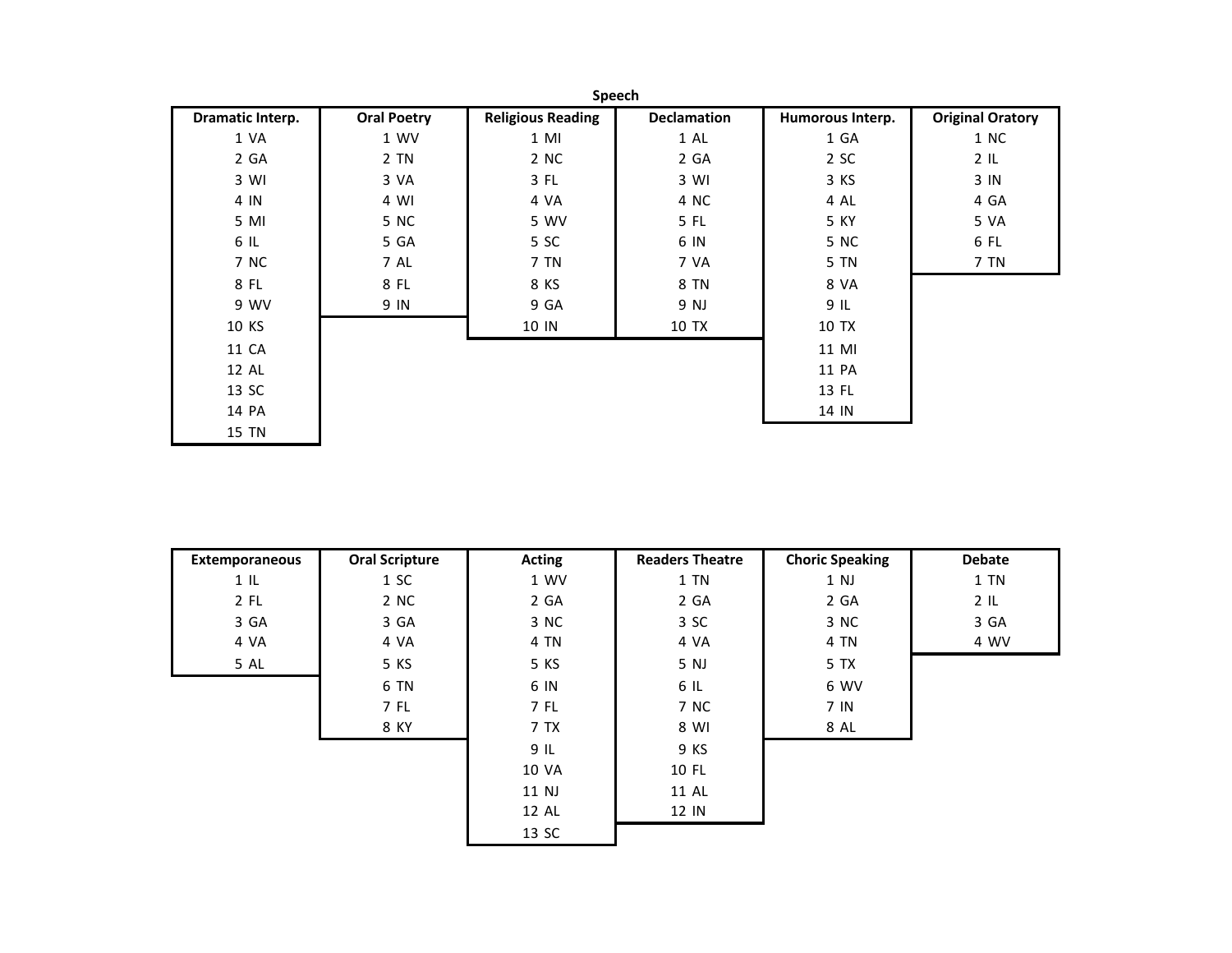|             |               |               |            | Art    |                |                  |         |                 |
|-------------|---------------|---------------|------------|--------|----------------|------------------|---------|-----------------|
| Calligraphy | Monochromatic | Polychromatic | Watercolor | Oil    | <b>Acrylic</b> | <b>Sculpture</b> | Garment | <b>Textiles</b> |
| 1 KS        | 1 VA          | 1 KS          | 1 VA       | 1 NC   | 1 NJ           | 1 VA             | 1 GA    | 1 NH            |
| 2 VA        | 2 KS          | 2 TN          | 2 KS       | 2 VA   | $2$ FL         | 2 NC             | 2 TN    | 2 VA            |
| 3 AL        | 3 FL          | 3 NJ          | 3 FL       | 3 TN   | 3 NC           | 3 GA             | 3 NJ    | 3 TN            |
| $4 \,$ IL   | 4 WV          | 4 WI          | 4 SC       | $4$ IL | 4 VA           | 4 CO             | 4 KS    | 4 AL            |
| 2 KY        | 5 TN          | 5 FL          | 5IL        | 5 SC   | 5 KS           | 5 TN             | 5 TX    | 5 KS            |
| 6 MI        | 6 GA          | 6 MD          | 6 TN       | 6 IN   | 6 IN           | 6 KS             | 6 VA    | 6 WI            |
| 7 NJ        | 7 WI          | 6 MI          | 7 WV       | 7 WV   | 7 WI           | 6 SC             | 7 FL    | 7 SC            |
| 7 SC        | 8 SC          | 6 IL          | 8 NC       | 8 AL   | 8 TN           | 8 MI             | 8 OH    | 8 GA            |
| 9 WV        | 9 NJ          | 9 VA          | 8 PA       |        | 9 WV           | 9 IN             | 9 IN    | 9 FL            |
| 10 WI       | 10 NH         | 10 WV         | 10 NH      |        | 9 SC           |                  | 10 NH   | 10 IN           |
| 11 NC       | 11 MI         | 11 TX         | 11 AL      |        | $11$ IL        |                  | $11$ IL | 11 NJ           |
| 12 GA       | 11 AL         | 11 IN         | 12 IN      |        | 12 MI          |                  | 12 WV   | 12 NC           |
| 13 TX       | 13 IN         | 13 NC         | 13 TX      |        | 13 GA          |                  |         |                 |
| 13 FL       | 14 IL         | 14 GA         | 14 MI      |        | 14 AL          |                  |         |                 |
|             | 15 NC         | 15 SC         | 15 NJ      |        | 15 PA          |                  |         |                 |
|             | 16 TX         |               |            |        |                |                  |         |                 |
|             | 17 CA         |               |            |        |                |                  |         |                 |

| <b>Crafts</b> | Printmaking | Digital Media | Woodworking | <b>Mixed Media</b> | <b>Still Life/Macro</b> | Landscape/Arch. | People/Animal   |
|---------------|-------------|---------------|-------------|--------------------|-------------------------|-----------------|-----------------|
| $1$ IL        | 1 KS        | 1 GA          | 1 VA        | $1 \,$ IN          | 1 WI                    | 1 TN            | $1 \,$ IL       |
| $2$ NJ        | $2$ NJ      | 2 WV          | 2 NC        | 2 NH               | 2 SC                    | 2 WV            | 2 AL            |
| 3 NC          | 3 AL        | 3 KS          | 3 WV        | 3 KS               | 3 AL                    | 3 FL            | 3 VA            |
| 4 GA          | 4 MI        | 4 WI          | 4 KS        | 4 TN               | 4 NC                    | 4 KS            | 4 CO            |
| 5 WI          | 5 IL        | 5 MI          | 5 IN        | 5 SC               | 5 VA                    | 5 GA            | 5 SC            |
| 6 KS          | 6 TN        | 6 TN          | 6 WI        | 6 NC               | 6 MI                    | 5 WI            | 6 WI            |
| 7 FL          | 7 NC        | 7 NC          | 7 GA        | 6 AL               | 6 NJ                    | 7 NJ            | 7 <sub>IN</sub> |
| 8 VA          | 7 FL        | 8 IL          | 8 KY        | 8 NJ               | 6 KS                    | 8 NC            | 8 TN            |
| 9 AL          | 9 VA        | 9 AL          | 9 NJ        | 9 VA               | 6 MD                    | 9 VA            | 9 GA            |
| 10 WV         |             | 10 SC         | 10 IL       | $10$ IL            | 10 IL                   | 10 SC           | 10 KS           |
| 11 SC         |             | 11 VA         |             | 11 FL              | 11 WV                   | 11 AL           | 11 KY           |
| 12 TN         |             | 12 TX         |             | 12 GA              | 12 GA                   | $12$ IL         | 12 NC           |
|               |             | 13 FL         |             |                    | 13 IN                   | 13 IN           | 13 MI           |
|               |             |               |             |                    | 14 TX                   | 14 MI           | 14 NJ           |
|               |             |               |             |                    | 15 FL                   |                 | 14 TX           |

 FL WV